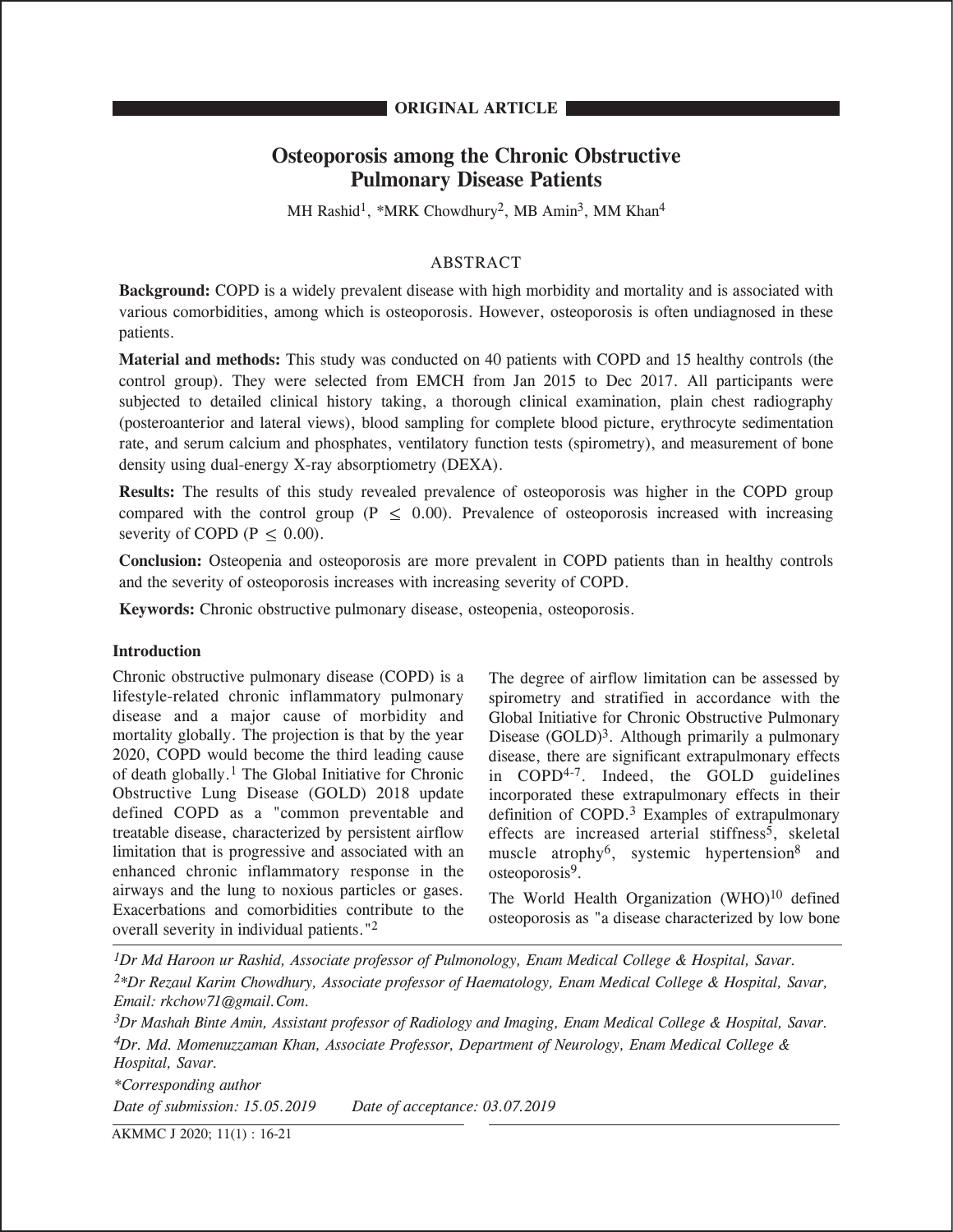mass and micro-architectural deterioration of bone tissue, leading to enhanced bone fragility and a consequent increase in fracture risk." The strength of the bone depends on bone mineral density (BMD) and bone quality. The BMD is measured by the dual-energy X-ray absorptiometry (DEXA) scan, whereas the bone quality is measured by the microarchitecture analysis, markers of bone turnover, accumulation of microfractures, and mineralization.11 Various risk factors explaining the prevalence of osteoporosis in COPD patients include aging, smoking, physical inactivity, systemic inflammation, malnutrition, low body-mass index (BMI), hypogonadism, vitamin D deficiency, and the frequent use of corticosteroids.<sup>12</sup>

Management of co morbidities is clinically important as they are associated with hospitalization, mortality and diminished quality of life (QOL) in patients with COPD.13-15 Osteoporosis is one of the major co morbidities of COPD. Although pathophysiological link between COPD and osteoporosis remains to be established, recent epidemiological studies16,17,18-20 in Japan have clearly indicated that osteoporosis is very common in COPD patients. On the other hand, a retrospective chart review of 234 newly-diagnosed male osteoporotics in an US bone clinic identified COPD as the leading cause of secondary osteoporosis, more frequent than glucocorticoid use or hypogonadism.21

The most common type of osteoporosis-induced fracture is the vertebral compression fractures (VCFs).22 VCFs are associated with back pain and kyphosis. Kyphosis can cause loss of height, resulting in impaired lung function.23 Every single VCF decreases the vital capacity by 9%, and the lung function impairment is most notable when kyphotic angle is more than  $55^{\circ}$ .<sup>24</sup> The impact of reduced lung function would be more pronounced in COPD patients with already poor lung reserve.25 Patients with rib fractures may develop exacerba-tions of COPD because of chest pain-induced hypoventilation and decreased ability to expectorate.26 Moreover, osteoporotic fractures in COPD may further decrease the mobility of the patients, thereby, predisposing them to the risk of deep venous thrombosis (DVT) and pulmonary embolism. Therefore, diagnosis and prevention of osteoporosis should be an important goal in the management of patients with COPD.

Therefore, the aim of the current study was to determine the incidence and severity of osteoporosis in COPD patients of different grades.

# **Methods**

*Study area:* This prospective observational study was conducted in the inpatient [IPD] and out patient department [OPD of Pulmonology over 4 years at Enam Medical College & Hospital, [EMCH] a tertiary care hospital at Savar in Dhaka over four years period from January 2015 to December 2018.

*Study Design:* A total of 40 diagnosed cases of COPD were recruited in the study both control and COPD cases were male. Patients and controls were selected by purposive sampling method (Non probability sampling). Data regarding gender, age, life style, socioeconomic status and education were colleted from all participants were collected through structured questionnaire. COPD patients were either previously diagnosed or diagnosed later. subjected to detailed clinical history taking, a thorough clinical examination, plain chest radiography (poster anterior and lateral views), blood sampling for complete blood picture, erythrocyte sedimentation rate, and serum calcium and phosphates, ventilatory function tests (spirometry), and measurement of bone density using dual-energy X-ray absorptiometry (DEXA). Control subjects undergone spirometry and dual-energy X-ray absorptiometry (DEXA) COPD patients were grouped depending on spirometry findings<sup>2</sup>, stage 1: FEV1 (forced expiratory volume during first second)  $\geq 80\%$  of the predicted, stage 2 : FEV1  $< 80\%$  but > 50% of predicted, stage 3 : FEV1  $< 50\%$  but  $> 30\%$  of predicted and stage 4 : FEV1 < 30% of predicted. Age matched healthy peoples are taken as controls. BMD was measured at the lumbar spine (L2-L4) and femoral necks and left forearm. The T- score, which represents the number of standard deviations of BMD from the reference value for healthy young adults, was the basis for diagnosing osteoporosis. According to the definition of the World Health Organization (WHO) 10 of the world Health Organization (who) to<br>osteoporosis corresponded to a T- score of  $\leq$  -2.5  $\alpha$  and osteopenia to a score of  $\leq -1$  and  $> -2.5$ . Data and osteopenia to a score of  $\leq -1$  and  $> -2.5$ . Data was then analyzed by SPSS 16. A p- value less than 0.05 is considered significant.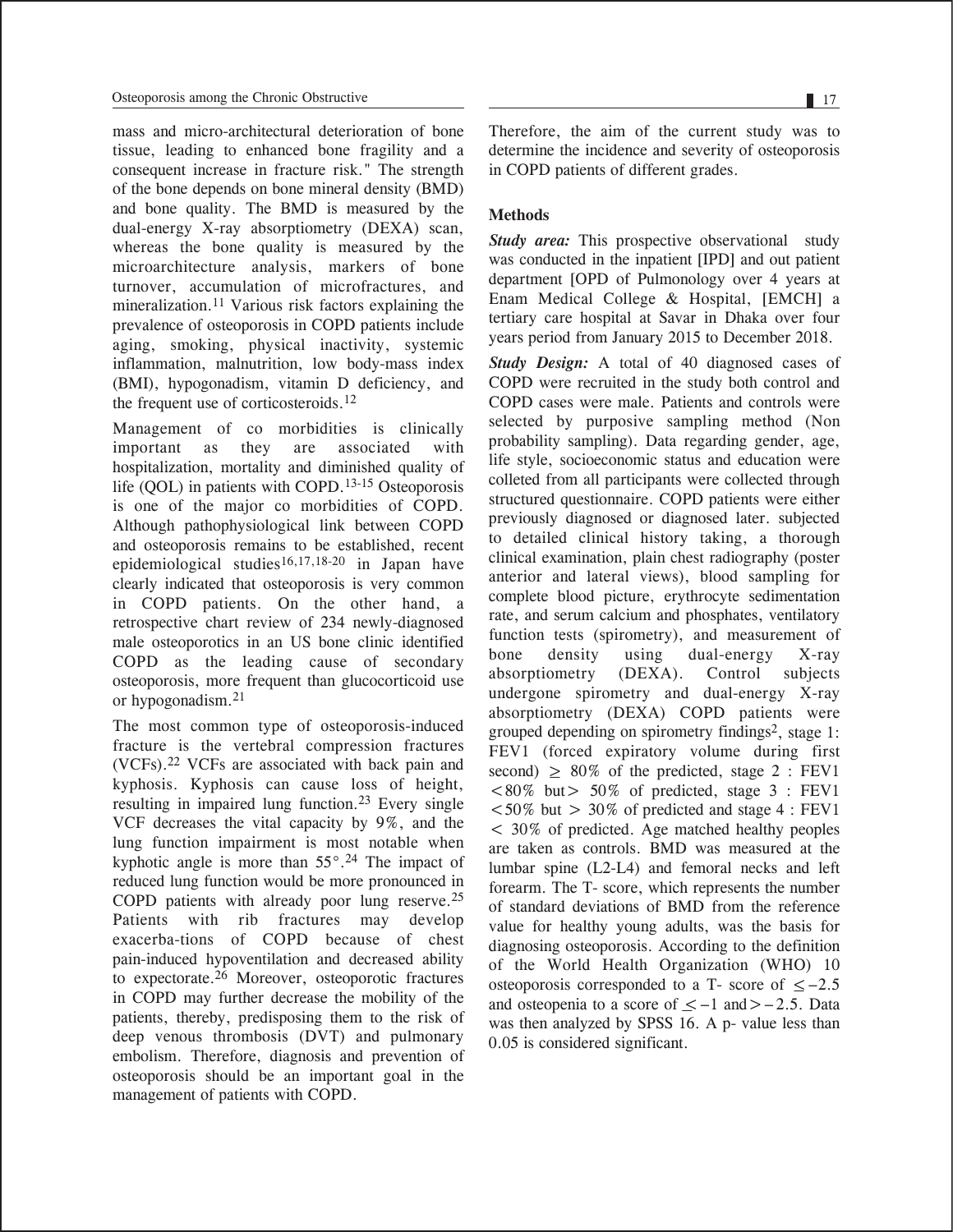Ethical Information: The informed verbal consents were obtained from the patients and controls who participated in this study.

#### **Results:**

Total 55 male cases were included in our study where 15 were control subjects and 40 were COPD patients. Age range from 48 to 71 years. Out of 40 COPD patients 10 were very severe COPD, 18 were severe COPD, 12were moderate COPD and no mild cases were found.

Out of 15 control subjects 12(80%) had normal BMD, 03(20%) cases had osteopenia. 09(22.5%) out 40 COPD patients had normal BMD, 14(35%) had osteopenia and 17(42.5%) had osteoporosis ( Table 1).

**Table 1:** BMD findings among control and COPD patients

|  |                                | Groups Normal Osteopenia Osteoporosis Total p value |    |       |
|--|--------------------------------|-----------------------------------------------------|----|-------|
|  | Control $12(80\%)$ $03(20\%)$  | 00                                                  | 15 | 0.000 |
|  | Patients $09(22.5\%) 14(35\%)$ | $17(42.5\%)$                                        | 40 |       |

Out of 12 moderate COPD patients 04(33%) had osteopenia  $02(17%)$  had osteoporosis and  $06(50%)$ had normal BMD. Among 18 severe COPD patients 03(17%) had normal BMD, 08(44%) had osteopenia and 07(39%) had osteoporosis. 02(20%) out of 10 very severe COPD had osteopenia and 08(80%) had osteoporosis (Table 2).

**Table 2 :** BMD findings in different stages of COPD patients

| <b>Groups</b>                                 |          |                       | Normal Osteopenia Osteoporosis Total |    |
|-----------------------------------------------|----------|-----------------------|--------------------------------------|----|
| Mild COPD (FEV1 $>80\%$ )                     | $($ $)($ | 00                    | 00                                   | 00 |
| Moderate COPD<br>$(FEV1 < 80\%$ but $> 50\%)$ |          | $06(50\%)$ 04(33%)    | 02(17%)                              | 12 |
| Severe COPD<br>(FEV1 < $50\%$ but > $30\%$ )  |          | $03(17\%)$ $08(44\%)$ | 07(39%)                              | 18 |
| Very severe COPD<br>$(FEV1 < 30\%)$           | 00       | $02(20\%)$            | $08(80\%)$                           | 10 |

There was statistically significant difference in Tscore in all sites of BMD measurement. T score at the lumber spine of control was  $0.18+0.94$  and of COPD was  $-2.34 \pm 1.33$  ( p value 0.00), T score at the left femoral neck of control was  $0.25 \pm 1.06$  of COPD patients was  $-2.10 \pm 1.11$  ( p value 0.00), T score at the Rt femoral neck of control was

 $0.40 \pm 1.51$  and of COPD patients was  $-2.22 \pm 1.59$ T score at the left forearm of control was  $-1.00+0.41$ of COPD patients was  $-3.26+1.76$  (p value 0.00) (Table 3).

**Table 3:** T- score among control and COPD patients.

| Groups  | <b>T</b> -score<br>$mean + SD$<br>Lumber spine Left femoral | <b>T</b> -score<br>$mean \pm SD$<br><b>Neck</b> | <b>T</b> -score<br>$mean \pm SD$<br><b>Right femoral</b><br>neck | <b>T</b> -score<br>$(mean \pm SD)$<br>Left forearm |
|---------|-------------------------------------------------------------|-------------------------------------------------|------------------------------------------------------------------|----------------------------------------------------|
|         | Control $(15)$ $0.18 + 0.94$                                | $0.25 + 1.06$                                   | $0.40 + 1.51$                                                    | $-1.00 + 0.41$                                     |
|         | Patients (40) -2.34 $\pm$ 1.33                              | $-2.10 + 1.11$                                  | $-2.22 + 1.59$                                                   | $-3.26 + 1.76$                                     |
| p value | 0.00                                                        | 0.00                                            | 0.00                                                             | 0.00                                               |

#### **Discussion**

In the present study, there was an increased prevalence of osteopenia and osteoporosis (35% and 43% respectively) in COPD patients in comparison with the control group (20%) and statistically significant. These results matched the findings of Mansour O F *et al.*27 These results were in agreement with that of the study carried out by Dubois *et al.*28 in 2004. They found out of 86 patients with COPD 28% of patients had normal BMD, 50% of patients were osteopenic and 22% of patients were osteoporotic. These results were also in agreement with the results of the cross sectional study carried by Jorgensen *et al.* 29 (2007) on 62 COPD patients who found that 78% of patients had low BMD either osteopenic or osteoporotic.

In a similar study by Fouda MA *et al.*30 in 2017 the prevalence of osteoporosis and osteopenia in were 36.5% and 34.6%, respectively. In COPD patients, the prevalence of osteoporosis was assumed to be two- to five-fold higher than that of age-matched individuals without airflow obstruction.27 In a recently developed screening tool for men at risk for osteoporosis, the presence of COPD was found to be one of the parameters increasing this risk almost four-fold.27

Our study showed, there was a statistically significant difference in mean T score between COPD patients and controls at the lumber spine, right femur neck and left forearm  $(Mean + SD -$ 2.34 $\pm$ 1.33 vs 0.18 $\pm$ 0.94, -2.22 $\pm$ 1.59 vs 0.40 $\pm$ 1.51,  $-3.26 \pm 1.76$  vs  $-1.00 \pm 0.41$  respectively). These results were in concordance with the results of the study carried by Lung Health Study Research Group (2004) on 412 COPD patients over 3 years,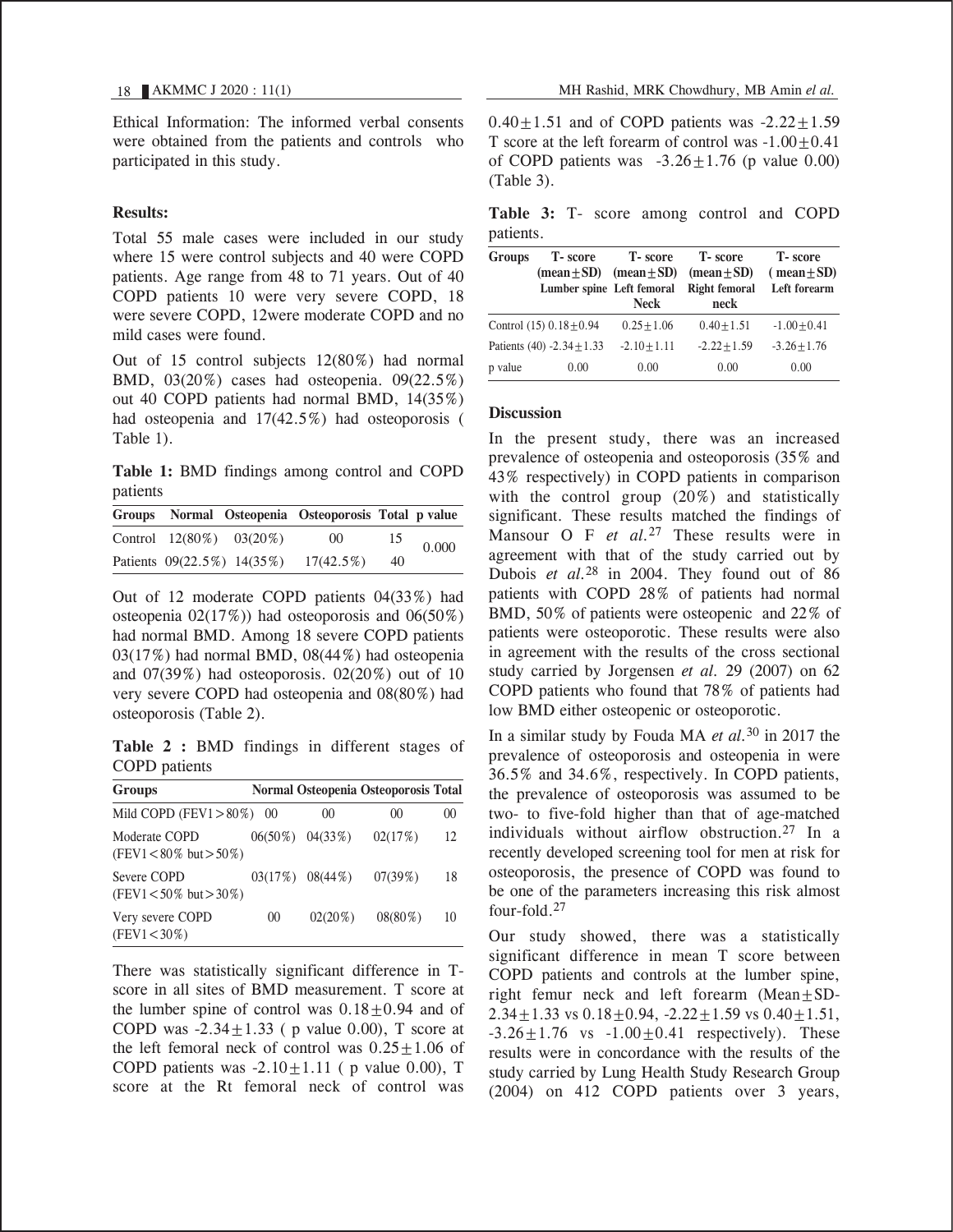revealing that BMD was much lower in COPD patients compared with normal individuals of the same sex and age.<sup>31</sup> More recent studies recruiting stable outpatients demonstrated that prevalence of low BMD (T-score  $\langle -2.5 \rangle$  was approximately 22%-42%.20,18,32-36

In the present study, there was a statistically significant difference between COPD patients and controls as regards DEXA scan results  $(-2.34 \pm 1.33)$ vs  $0.18 \pm 0.94$  at lumbar spine and  $-3.26 \pm 1.76$  vs - $1.00+0.41$  at left fore arm). It was revealed that the relative risk for osteopenia is by 0.33 in patients with moderate COPD and by 0.44 in those with severe COPD and the relative risk of osteoporosis increases by 0.17 in moderate COPD and by 0.39 in severe COPD, compared with normal individuals. These results were in agreement with those of Mansour O F *et al.*<sup>27</sup> These results can be explained as increase in COPD degree is associated with increase of risk factors that lead to occurrence of osteoporosis such as increased inflammatory load of COPD, using more corticosteroid treatment, decrease in pulmonary functions, and decrease in BMI.37

Sin *et al.*38, also revealed that the risk for osteopenia increases by 30% in patients with moderate COPD and by 70% in those with severe COPD and the risk for osteoporosis increases by 2.1- fold in moderate COPD and by 2.8-fold in severe COPD, compared with normal individuals.

Our study showed that among patients with stage II COPD, 04 out of 12 had osteopenia, 02 out of 12 had osteoporosis. In patients with stage III COPD out of 18 patients 08 had osteopenia and 07 had osteoporosis. In 10 stage IV patients 02 had osteopenia and 08 had osteoporosis. So the prevalence of osteopenia and osteoporosis increased with increasing COPD severity. These results matched those of Mansour O F *et al.* 27. EL Gazzar *et al.*37, also reported in their study that the prevalence of osteoporosis was higher in COPD, increasing with increasing COPD severity. Warming *et al.*39 in their study on changes in BMD with age in men and women found that in men there was a small longitudinal bone loss in the hip throughout life and a small bone loss in the distal forearm after the age of 50 years.

So there is increased prevalence of osteopenia and osteoporosis in patients with COPD and its prevalence increases with the advancing stages of COPD. So COPD patients particularly with stage II onwards should undergo BMD measurement by DEXA. Bisphosphonates should be given to these patients to avoid further respiratory compromise caused by VCFs and rib fracture.

# **Conclusion**

Osteoporosis is characterized by low bone mass and increased susceptibility to fracture. Studies show that osteoporosis may be a part of the extrapulmonary effects of COPD. If it occurs at the important area such as thoracic spine and ribs, the patients might develop breathing difficulty, decreased lung volume or restrictive ventilatory defects which then cause significant morbidity and impair quality of life. However, this condition could be alleviated by early detection and treatment, especially in a high-risk group of patients, to prevent further complications. This will improve the quality of life in COPD patients.

# **Acknowledgement**

We are highly grateful to all the staff of radiology and pulmonology department in Enam Medical College and Hospital for the assistance in preparing this original article.

# **Conflict of interest:** none.

# **References**

- 1. Murray CJ, Lopez AD. Alternative projections of mortality and disability by cause 1990-2020: Global Burden of Disease study. Lancet 1997; **349**: 1498-504.
- 2. Global strategy for the diagnosis, management, and prevention of chronic obstructive pulmonary disease. 2014.
- 3. Rabe KF, Hurd S, Anzueto A, *et al.* Global strategy for the diagnosis, management, and prevention of chronic obstructive pulmonary disease: GOLD executive summary. Am J Respir Crit Care Med 2007; **176**: 532-555.
- 4. Agusti AG. Systemic effects of chronic obstructive pulmonary disease. Proc Am Thorac Soc 2005; **2:** 367-370.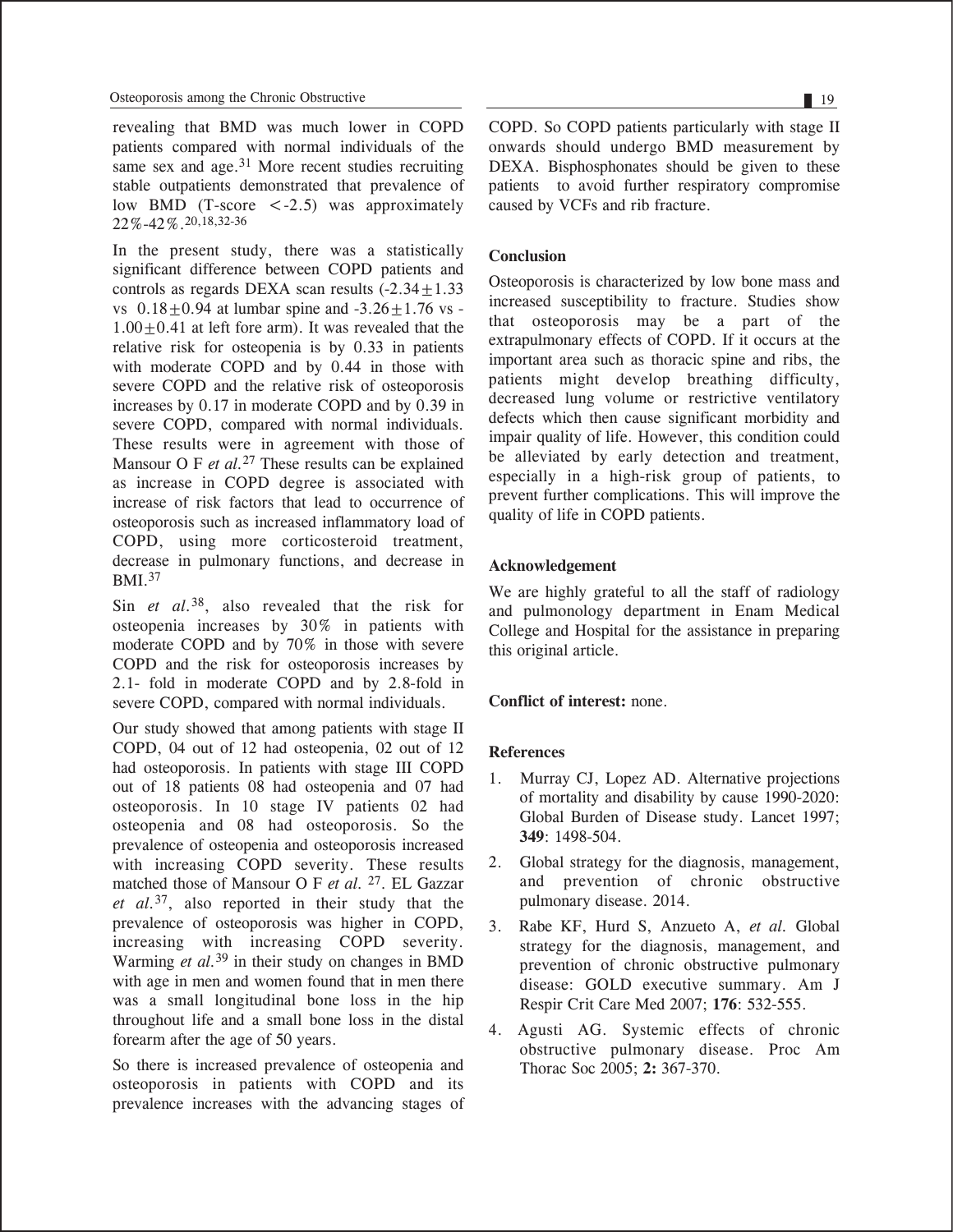- 5. Sabit R, Bolton CE, Edwards PH, *et al.* Arterial stiffness and osteoporosis in chronic obstructive pulmonary disease. Am J Respir Crit Care Med 2007; **175**: 1259-1265.
- 6. Schols AM, Broekhuizen R, Weling-Scheepers CA, et al. Body composition and mortality in chronic obstructive pulmonary disease. Am J Clin Nutr 2005; **82**: 53-59.
- 7. Wouters EF. Introduction: systemic effects in chronic obstructive pulmonary disease. Eur Respir J Suppl 2003; **46**: 1s.
- 8. Holguin F, Folch E, Redd SC, *et al.* Comorbidity and mortality in COPD-related hospitalizations in the United States, 1979 to 2001. Chest 2005; **128**: 2005-2011.
- 9. Biskobing DM. COPD and osteoporosis. Chest 2002; **121**: 609-620.
- 10. WHO. Assessment of Fracture Risk and its Application to Screening for Postmeno-pausal Osteoporosis. Geneva: WHO; 1994.].
- 11. NIH Consensus Development Panel on Osteoporosis. Prevention, diagnosis, and therapy. osteoporosis prevention, diagnosis, and therapy. JAMA 2001; **285**(6): 785-95.
- 12. Lehouck A, Boonen S, Decramer M, Janssens W. COPD, bone metabolism, and osteoporosis. Chest 2011;139(3):648-57.
- 13. Decramer M, Janssens W, Miravitlles M. Chronic obstructive pulmonary disease. Lancet 2012;379:1341-51.
- 14. Burgel PR, Escamilla R, Perez T, et al. Impact of comorbidities on COPD-specific healthrelated quality of life. Respir Med 2013;107:233-41.
- 15. Frei A, Muggensturm P, Putcha N, *et al.* Five comorbidities reflected the health status in patients with chronic obstructive pulmonary disease: the newly developed COMCOLD index. J Clin Epidemiol 2014; **67**: 904-11.
- 16. Graat-Verboom L, Wouters EF, Smeenk FW, et al. Current status of research on osteoporosis in COPD: a systematic review. Eur Respir J 2009; **34**: 209-18.
- 17. Kjensli A, Falch JA, Ryg M, *et al.* High prevalence of vertebral deformities in COPD patients: relationship to disease severity. Eur Respir J 2009; **33**: 1018-24.
- 18. Graat-Verboom L, van den Borne BE, Smeenk FW, et al. Osteoporosis in COPD outpatients based on bone mineral density and vertebral fractures. J Bone Miner Res 2011; **26**: 561-8.
- 19. Regan E, Jaramillo J. It's the fracture that matters -bone disease in COPD patients. Copd 2012;9:319-21.
- 20. Watanabe R, Tanaka T, Aita K, *et al.* Osteoporosis is highly prevalent in Japanese males with chronic obstructive pulmonary disease and is associated with deteriorated pulmonary function. J Bone Miner Metab 2015; **33**: 392-400.
- 21. Ryan CS, Petkov VI, Adler RA. Osteoporosis in men: the value of laboratory testing. Osteoporos Int 2011; **22**: 1845-53.
- 22. Papaioannou A, Watts NB, Kendler DL, Yuen CK, Adachi JD, Ferko N. Diagnosis and management of vertebral fractures in elderly adults. Am J Med 2002; **113**(3): 220-8.
- 23. Majumdar SR, Villa-Roel C, Lyons KJ, Rowe BH. Prevalence and predictors of vertebral fracture in patients with chronic obstructive pulmonary disease. Respir Med 2010; **104**(2): 260-6.
- 24. Harrison RA, Siminoski K, Vethanayagam D, Majumdar SR. Osteoporosis-related kyphosis and impairments in pulmonary function: a systematic review. J Bone Miner Res 2007; **22**: 447-57.
- 25. Nuti R, Siviero P, Maggi S, *et al.* Vertebral fractures in patients with chronic obstructive pulmonary disease: the EOLO study. Osteoporos Int 2009; **20**(6): 989-98.
- 26. Shane E, Silverberg SJ, Donovan D, et al. Osteoporosis in lung transplantation candidates with end-stage pulmonary disease. Am J Med 1996; **101**(3): 262-9.
- 27. Osama F. Mansour, Ramadan M. Bakra, Rabab A. Elwahsha, Ahmad M. Zanfal. Osteoporosis in patients with chronic obstructive pulmonary disease; Menoufia Med J 2015; **28**: 521-524
- 28. E.F. Dubois, E. Roder, R. Dekhuijzen, A.E. Zwinderman, D.H. Schweitzer, Dual energy X-ray absorptiometry outcomes in male COPD patients after treatment with different glucocorticoid regimens, Chest 2004; **121**: 1456-1463